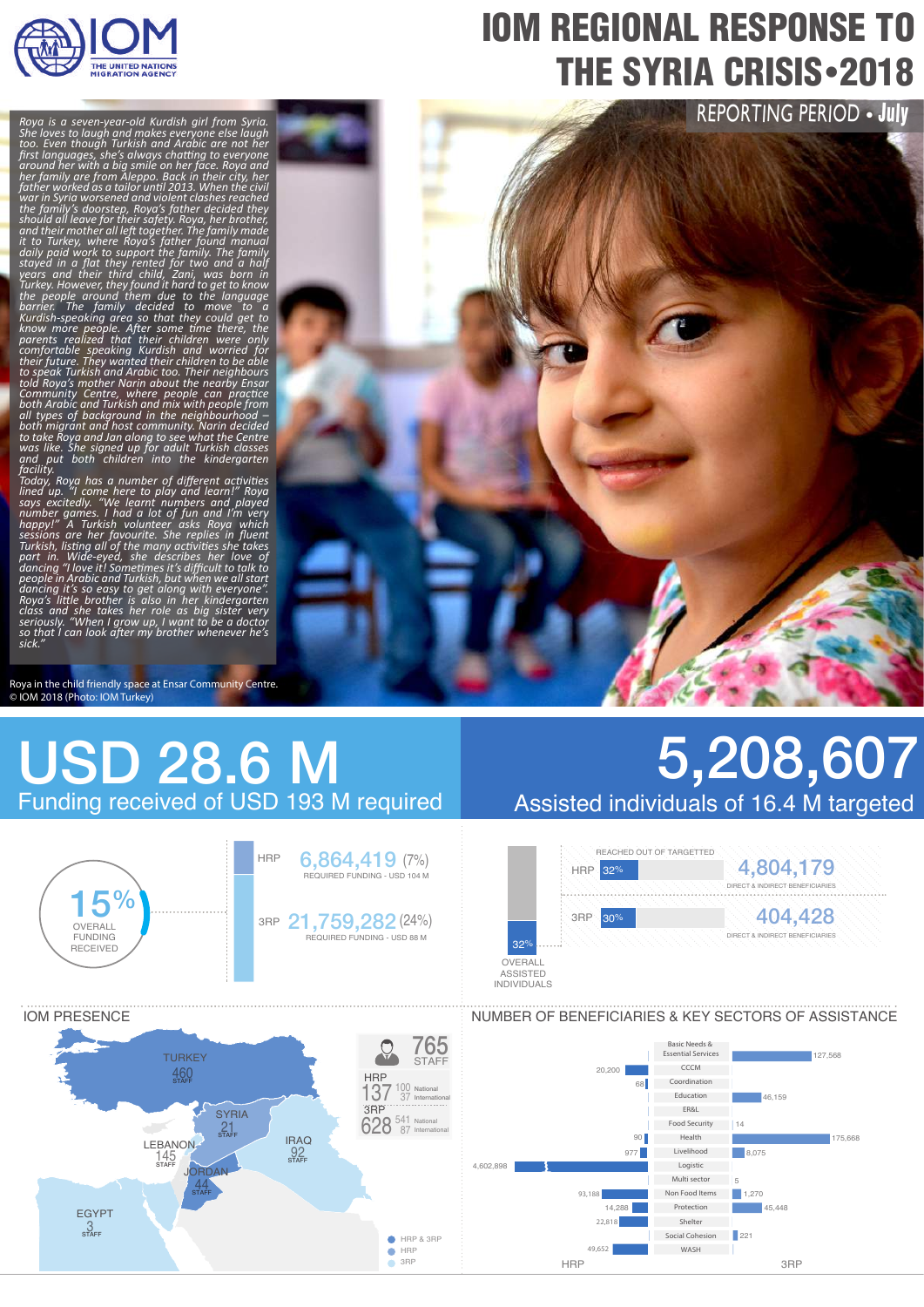## IOM WHOLE OF SYRIA RESPONSE (HRP) - AT A GLANCE

## HRP - RESPONSE CONSULTER THE CONSULTING CONSULTING THE CONSULTING OVERVIEW 价费首赛以合因

Military operations in southern Syria in July caused the sudden displacement of over 200,000 individuals from Dar'a and Quneitra Governorates. Following the initial displacements nearly 150,000 IDPs returned to their home areas. Nevertheless, there were still nearly 50,000 new IDPs in Dar'a and close to 5,000 IDPs in Quneitra as of the end of July as a result of the military escala tions. Furthermore, over 10,000 IDPs mainly from these governorates, were evacuated to northwest Syria.



NFI Distributions: From 1 to 31 July, IOM supported the distribution of 456 tents and 1,439 NFI kits. The tents were delivered to support the construction of emergency shelters in a camp to be established in coordination with the CCCM Cluster. Furthermore, there are ongoing distributions and monitoring elsewhere in northern Syria. In July, 4,658 newly arrived households were provided with NFI kits, kitchen sets, hygiene items and plastic sheets.

Protection: IOM's protection team and partners continued with the provision of integrated protection services in a number of reception centres inside Syria, reaching a total of 2,855 beneficiaries through Protection monitoring. child protection and psychosocial activi-�es, GBV case management services and awareness sessions, and family tracing and reunification support.



#### **Through Their Eyes**

HRP - Humanitarian Response Plan

IDP - Internally Displaced Persons

IBC - International Blue Crescent Relief and Development Foundation

*Um Laith is a mother of four, two boys and two girls. She is from Damascus, where she lived*  with her husband Mohammad and their children before the war. They had a two-bedroom *house in a quiet neighbourhood.* 

*In 2012, a siege was imposed on their area. Food slowly became more and more scarce and access to water and electricity was extremely limited.. When they had an opportunity to escape, the family decided to leave. With nothing left to their names, they left without any idea of what lay ahead of them. "It was a big risk, but one we just had to take", explained Um Laith.* 

*The family arrived in northern Syria and were provided assistance in a reception centre, which provides shelter, clean water, mental health and MHPSS services, special facilities for children and access to healthcare to newly displaced people like Um Laith and her family.*

"It's a relief that my children, husband and I are in a safe place. It is a blessing for me to wake up in the morning and see them around me. I just wish we could live in our own house with the whole of our family. This is what we have missed during this time of war. I hope it will be possible again one day soon." SECTOR ICONS **An** ER&L EDUCATION FOOD HEALTH LOGISTICS NFI PROTECTION SHELTER HEALTH LOGISTICS SECURITY ABBREVIATIONS USED MHPSS - Mental Health and Psychosocial Support CCCM - Camp Coordination and Camp Management NFI - Non-Food Items ER&L - Early Recovery and Livelihoods

WASH - Water, Sanitation and Hygiene 3RP - Regional Refugee Response Plan